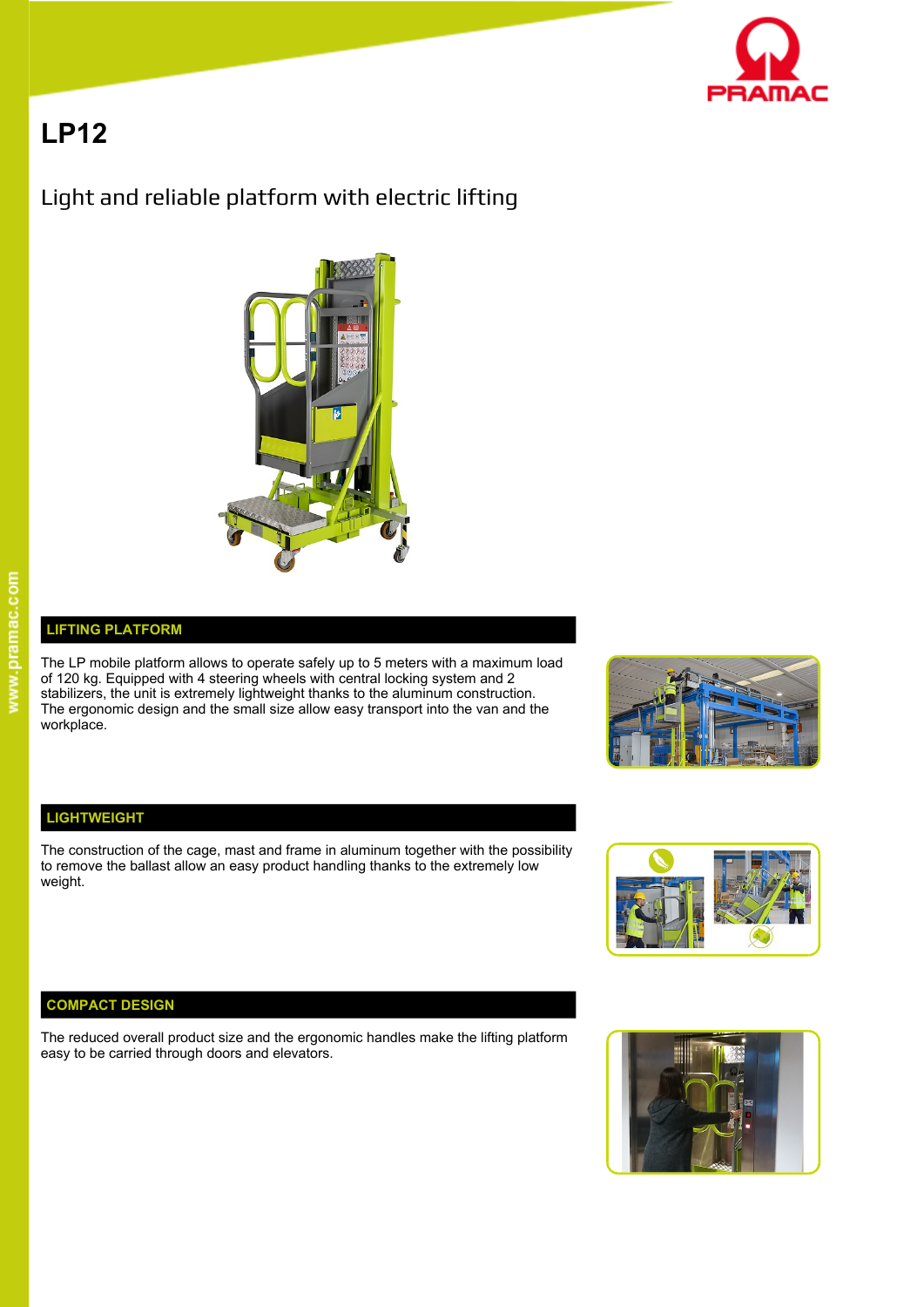### **SAFETY**

The 4 heavy-duty castors with polyurethane ring are equipped with a central locking system easy to be operated through the dedicated foot pedal. The bubble surface level shows the operator the correct platform positioning.



### **REMOVABLE BALLAST**

The 4 ballast lower the platform center of gravity durign the operation and are equipped with a fast disconnecting system to reduce the weight during the transport.



### **OPERATOR CONTROL PANEL**

Control Panel with key, lift / lowering control and emergency stop button offer an IP 54 protection for outdoor uses.



### **BATTERY COMPARTMENT**

The step is made of heavy-duty aluminum corrugated sheet that contains gel battery, The step is made of heavy-duty aluminum corrugated sheet that contains gel battery,<br>on-board battery charger, main switch, emergency button, and a button to lower the cage.



# www.pramac.com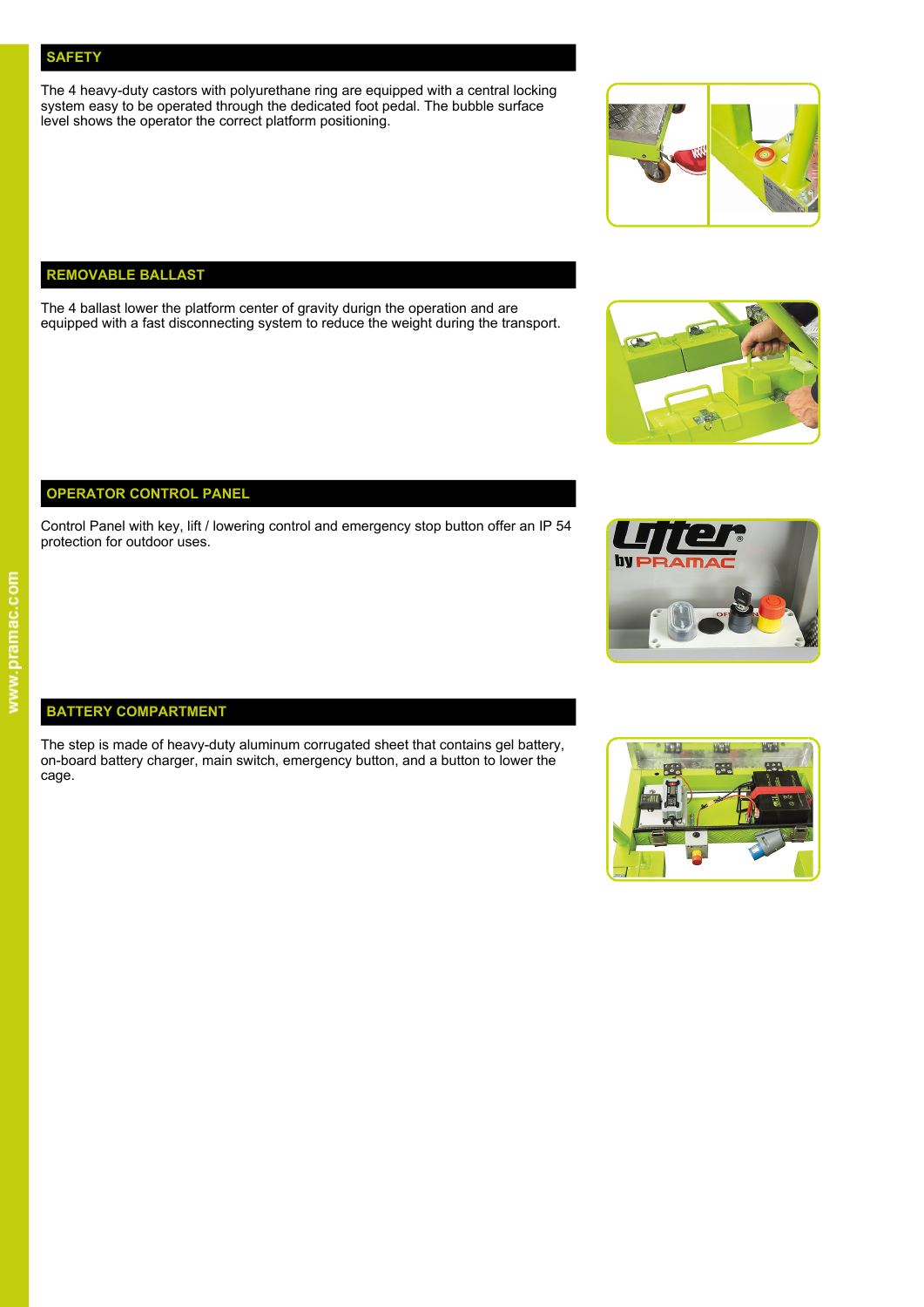| <b>Description</b> |    |                  |
|--------------------|----|------------------|
| Material           |    | Aluminum<br>made |
| Lift               |    | Electric         |
| <b>Drive</b>       |    | Manual           |
| Load capacity      | Kg | 120              |
| Removable ballast  |    | 4 x 15 kg        |
| Self-closing door  |    | Yes              |

| Weight                                 |    |        |
|----------------------------------------|----|--------|
| Service weight (with/without ballasts) | Κq | 150/90 |
|                                        |    |        |

| <b>Tyres/Chassis</b>                        |    |       |
|---------------------------------------------|----|-------|
| Tyres (Front/Rear)                          |    | PU/PU |
| Wheels, number front, rear (x=drive wheels) | n. | 2/2   |
| Central locking system                      |    | Yes   |
| <b>Stabilizers</b>                          | n. | ႒     |

| <b>Dimensions</b>   |   |                   |
|---------------------|---|-------------------|
| Max platform height | m |                   |
| Overall dimensions  |   | cm 70 x 118 x 195 |

| <b>ELECTRIC ENGINE</b>           |      |           |
|----------------------------------|------|-----------|
| Battery                          |      | Gel       |
| Battery voltage/nominal capacity | V/Ah | 12/39 C20 |
| Built-in charger                 |      | Yes       |
| Electric actuator                | N    | 1700      |
| Gas spring                       | N    | 1500      |

l,